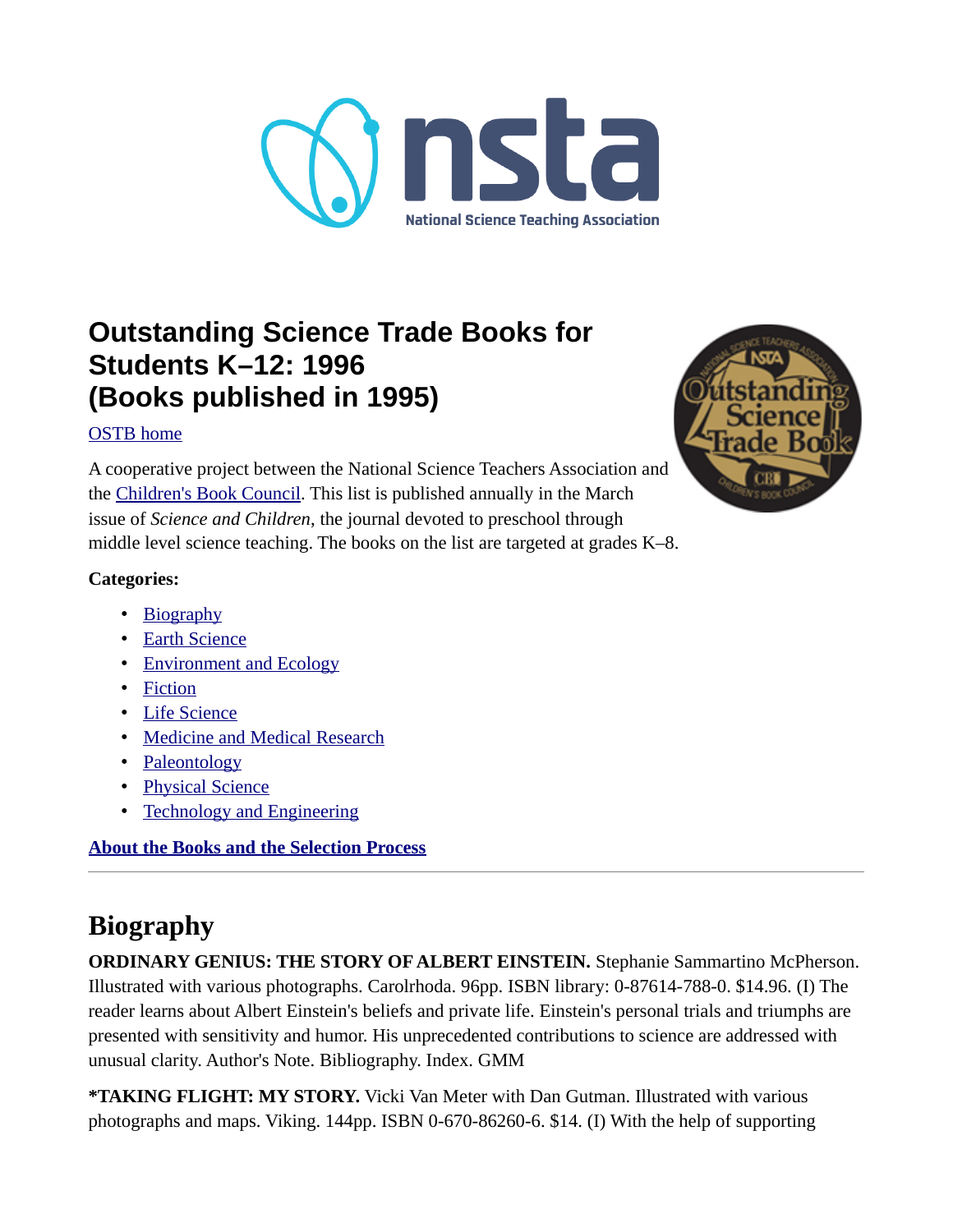adults, Vicki Van Meter accomplished her dream of piloting a plane across the continent when she was 12 years old, and flying across the Atlantic Ocean when she was 14. Her inspiring story addresses the obstacles she had to overcome and integrates related fields such as mathematics, science, geography, and meteorology. Author's Note. BtB

# <span id="page-1-1"></span>**Earth Science**

**CAVES.** Stephen Kramer. Illustrated with photographs by Kenrick L. Day. Carolrhoda. 48pp. ISBN library: 0-87614-447-4, \$14.96; paperback: 0-87614-447-4, First Avenue Editions, \$7.95. (I) Outstanding, closeup photographs portray the geological features and development of caves. This descriptive book is certain to stimulate the imaginations of future scientists. Glossary. Index. Metric Conversion Chart. RJK

**THE CHILDREN'S ATLAS OF NATURAL WONDERS.** Joyce Pope. Illustrated with photographs and maps. Millbrook. 96pp. ISBN library: 1-56294-564-5, \$19.40; paperback: 1-56294-886-5, \$12.95. (I) This visually stimulating book covers all the major land masses and describes 36 natural "wonders" in terms of their geological evolution. It provides an excellent overview and can be used to initiate an in-depth study of how the Earth evolved. Glossary. Index. RJK

**ORION, THE HUNTER.** Necia H. Apfel. Illustrated with photographs and diagrams. Clarion. 48pp. ISBN 0-395-68962-7. \$16.95. (I) Color photographs from the Hubble Space Telescope portray the splendor of the constellation Orion, its nebula, and other nearby constellations. Origins of stars such as blue-white giants and red supergiants are explained in easy-to-understand terms. Index. PSB

**OUR PATCHWORK PLANET.** Helen Roney Sattler. Illustrated by Giulio Maestro and with photographs. Lothrop. 48pp. ISBN trade: 0-688-09312-4, \$16; library: 0-688-09313-2, \$15.93. (I,A) Verbal and visual details offer a most pleasant excursion through present-day plate tectonic theory. This book can be reread a number of times with the reader gaining more understanding and appreciation of our dynamic planet. Index. Further Reading List. RJK

**SCIENCE ON THE ICE: AN ANTARCTIC JOURNAL.** Rebecca L. Johnson. Illustrated with photographs. Lerner. 128pp. ISBN library: 0-8225-2852-5. \$19.13. (I,A) This journal filled with breathtaking color photographs accurately depicts life at the research stations in Antarctica. Marginal notes provide interesting informational tidbits. This personalized account makes readers feel as if they have visited this frozen continent and its inhabitants. Index. Metric Conversion Chart. PSB

# <span id="page-1-0"></span>**Environment and Ecology**

**AN AMERICAN SAFARI: ADVENTURES ON THE NORTH AMERICAN PRAIRIE.** Jim Brandenburg. Illustrated with photographs by the author. Walker. 48pp. ISBN trade: 0-8027-8319-8, \$16.95; library: 0-8027-8320-1, \$17.85. (I,A) Both history and wildlife come alive in this portrayal of America's grasslands. Striking color photographs highlight the beauty and ecology of the prairie as well as the changes that have occurred as civilization has encroached upon the prairie's delicate ecosystem. Author's Note. Index. Address List. PSB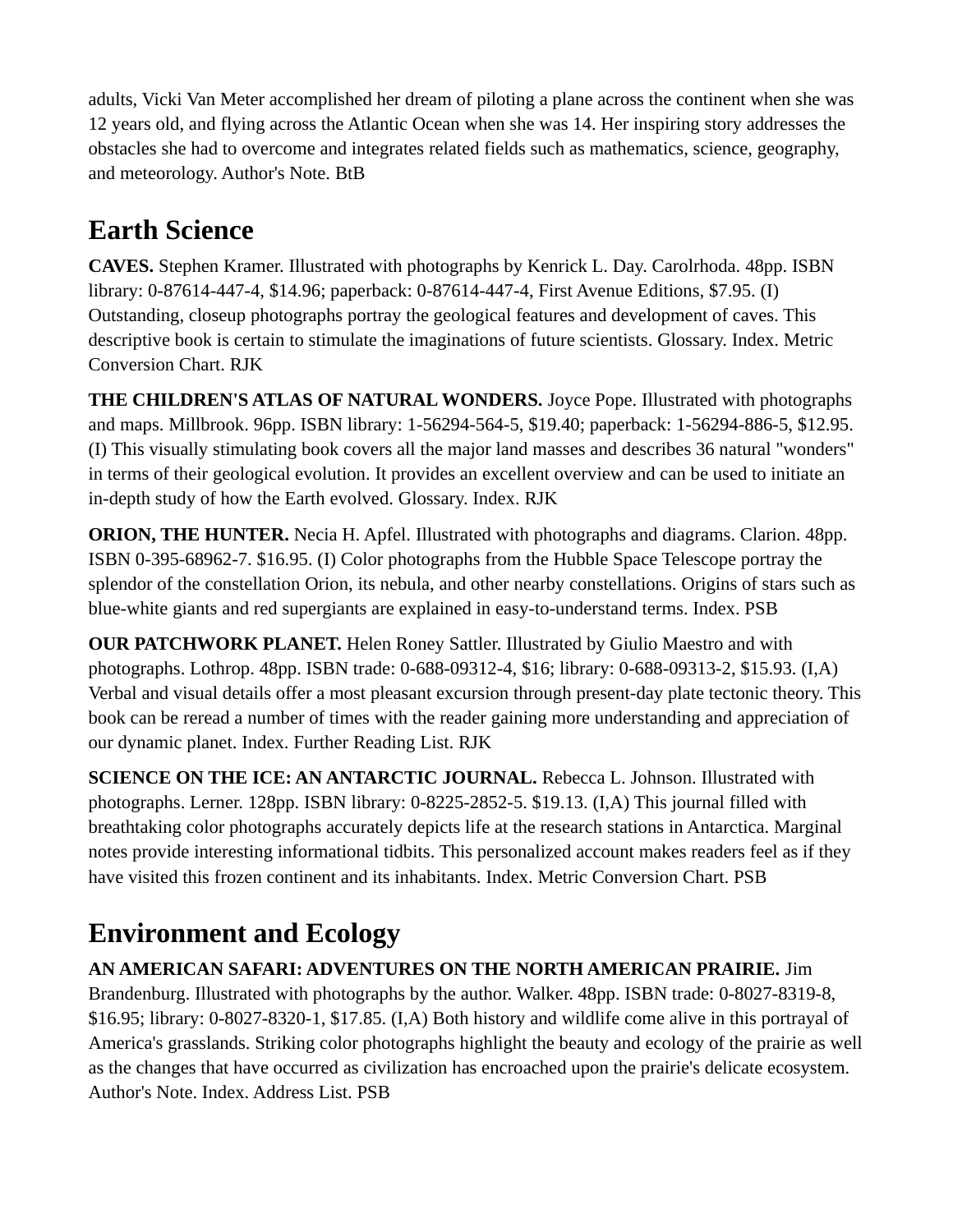**ANGEL FALLS: A SOUTH AMERICAN JOURNEY.** Tanis Jordan. Illustrated by Martin Jordan. Kingfisher. 36pp. ISBN 1-85697-541-X. \$15.95. (I) Brilliant text and stunning oil paintings capture the beauty of the Venezuelan Highlands with its immense grasslands, dense jungles, towering mountains, and the grandeur of Angel Falls, the highest waterfall in the world. Readers encounter native species either living in harmony or struggling to survive. Glossary. Pronunciation keys within the text. BtB

**THE CASE OF THE MUMMIFIED PIGS: AND OTHER MYSTERIES IN NATURE.** Susan E. Quinlan. Illustrated by Jennifer Owings Dewey. Boyds Mills. 128pp. ISBN 1-878093-82-7. \$15.95. (I,A) A wildlife biologist describes 14 real-life science adventures, all of which start with puzzling observations. Readers follow the steps of scientists as they track down the clues and discover some of the amazing ways that nature works. Author's Note. Index. Further Reading List. RJK

**FIRE IN THE FOREST: A CYCLE OF GROWTH AND RENEWAL.** Laurence Pringle. Illustrated by Bob Marstall. Atheneum. 32pp. ISBN 0-689-80394-X. \$16. (I) This book presents fire as a natural phenomenon necessary for the health of the forest. Pringle urges readers to look beyond the media presentation of fire as a destroyer, using the northern Rocky Mountain landscape to show the forest ecosystem before, during, and after a fire, and regrowth over two centuries. Small, labeled pictures identify plants and animals in the side margins. Bibliography. Further Reading List. JRW

**I SEE ANIMALS HIDING.** Jim Arnosky. Illustrated by the author. Scholastic Hardcover. 28pp. ISBN 0-590-48143-6. \$12.95. (P) Strikingly beautiful watercolors in soft hues highlight animals in their environment. Readers are challenged to find 20 deer on a hillside and to locate an owl and a moth hidden on a tree limb. A delightful introduction to animals' natural camouflage. PSB

**\*RAPTOR RESCUE!: AN EAGLE FLIES FREE.** Sylvia A. Johnson. Illustrated with photographs by Ron Winch. Dutton. 32pp. ISBN 0-525-45301-6. \$14.99. (I) A behind-the-scenes tour of Gabbert Raptor Center at the University of Minnesota explores what happens when eagles and other birds of prey are injured. Readers will be intrigued by the dedicated staff and volunteers who care for these remarkable raptors. Notes. DAD

**\*RICHARD ORR'S NATURE CROSS-SECTIONS.** Moira Butterfield. Illustrated by Richard Orr. DK Publishing. 30pp. ISBN 0-7894-0147-9. \$17.95. (I) Amazing double-page artwork reveals an incredible view of the natural world using cross-sectional detail of an oak tree, tide pool, woodland, ocean, arctic ecosystem, and rain forest. The large pages will captivate readers of all ages, kindling a long-lasting interest in the natural world. Metric and English measure are used. Index. BAZ

**SUMMER ICE: LIFE ALONG THE ANTARCTIC PENINSULA.** Bruce McMillan. Illustrated with photographs and maps by the author. Houghton Mifflin. 48pp. ISBN 0-395-66561-2. \$15.95. (I) Using stunning photographs and language suitable to young naturalists, the author demonstrates the thriving life of plants and animals in a vigorous environment. Offers a unique view of survival in a land like no othera land of summer ice. Metric conversions and Latin terms are integrated into the text. Author's Note. Bibliography. Glossary. Index. BAZ

**THE SUMMER SANDS.** Sherry Garland. Illustrated by Robert J. Lee. Gulliver. 32pp. ISBN 0-15- 282492-8. \$15. (P) A delightful story about conservation is told from the point of view of children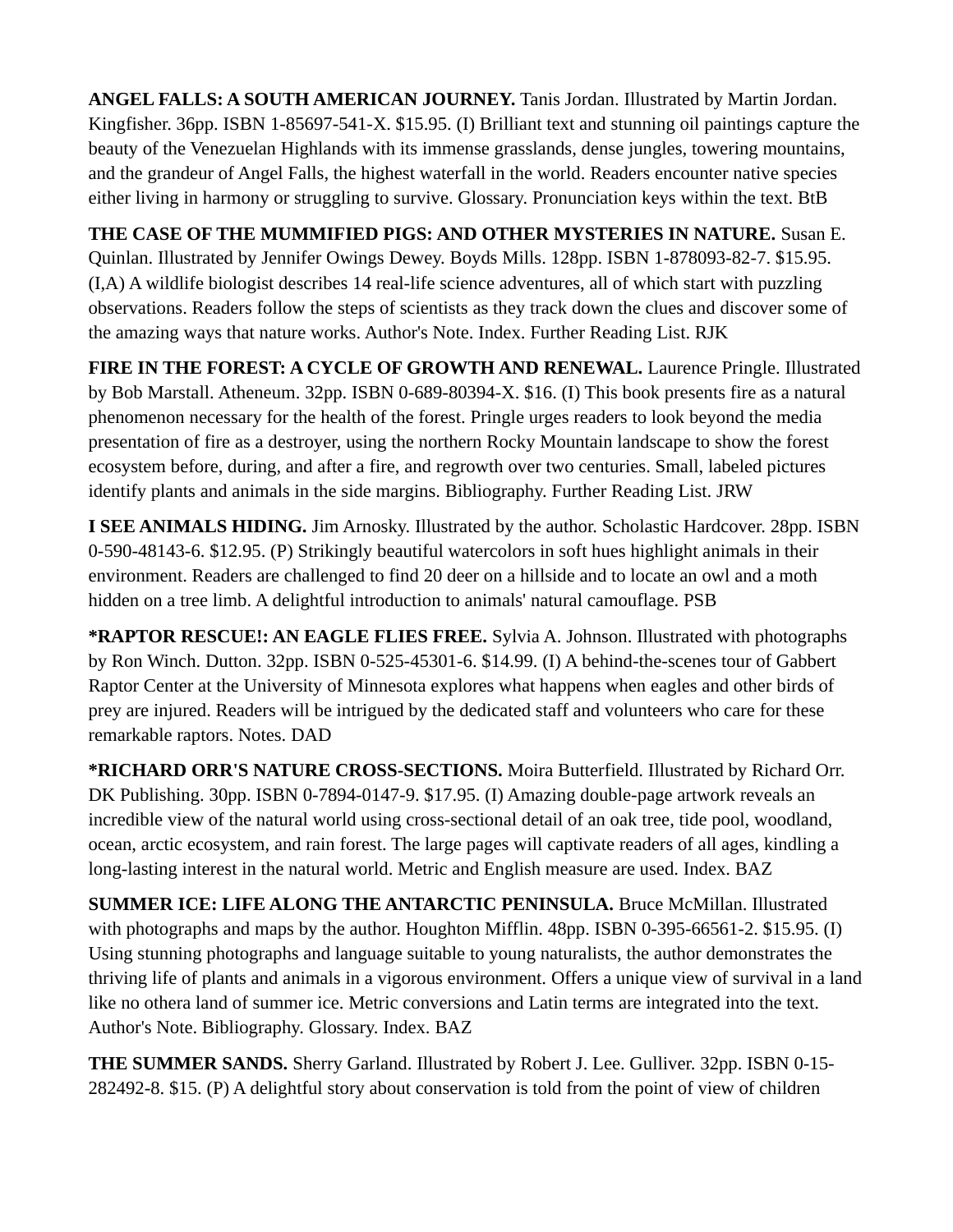observing the life-forms on a fragile sand dune. After the dune is destroyed by a storm, recycled Christmas trees are used as a base to help rebuild it. Author's Note. RJK

**SWEET MAGNOLIA.** Virginia Kroll. Illustrated by Laura Jacques. Charlesbridge. 32pp. ISBN trade: 0-88106-415-7, \$14.95; library: 0-88106-416-5, \$15.88; paperback: 0-88106-414-9, \$6.95. (I) Denise visits her grandmother, a wildlife rehabilitator, in the Louisiana bayou. A lush, vibrant environment is the scene for this exceptional story of generational love, cultural diversity, and ecological stewardship. BtB

**THE THREATENED FLORIDA BLACK BEAR.** Margaret Goff Clark. Illustrated with photographs. Cobblehill. 64pp. ISBN 0-525-65196-9. \$15.99. (I) Colorful photographs and interesting text provide information about how biologists and government agencies are working to keep the Florida black bear from becoming an endangered animal. Includes a section of black bear statistics and Florida black bear milestones. Index. CRB

**TREES AND FORESTS.** Gallimard. Illustrated with photographs and prints. Scholastic Inc./Gallimard Jeunesse. 44pp. ISBN 0-590-47639-4. \$19.95. (P,I) This is an interactive book with spectacular art, textured pages, and dazzling graphics, designed to be read, handled, and fully experienced. From the first plants to grow on land to modern cultivated tree farms, this book is truly a voyage of discovery. Stickers in the back can be removed without detriment to the book. Glossary. Index. Further Reading List. Time Line. Biographical Sketches. BAZ

**WOODS.** Donald M. Silver. Illustrated by Patricia J. Wynne. Scientific American. 48pp. ISBN 0-7167- 6610-8. \$14.95. (I) Within a small square of forest, children explore an ecosystem of animals, plants, rocks, and soil. Encouraged to use scientific processes, readers learn how different seasons influence the forest community. Index. Further Reading List. Also recommended in the *One Small Square* series: **CACTUS DESERT**. Donald M. Silver. Illustrated by Patricia J. Wynne. Scientific American. 48pp. ISBN 0-7167-6573-X. \$14.95. (I) BtB

### <span id="page-3-0"></span>**Fiction**

**MARTA'S MAGNETS.** Wendy Pfeffer. Illustrated by Gail Piazza. Silver Burdett. 32pp. ISBN trade: 0-382-24931-3, \$13.95; library: 0-382-24930-5, \$15.95; paperback: 0-382-24932-1, \$5.95. (I) Marta's collection of magnets, which her sister calls junk, provides the vehicle for Marta's acceptance into her new multicultural neighborhood. Directions for making a refrigerator magnet. A magnet in the back can be removed without detriment to the story or the book. JRW

**RETURN OF THE WOLF.** Dorothy Hinshaw Patent. Illustrated by Jared Taylor Williams. Clarion. 80pp. ISBN 0-395-72100-8. \$15.95. (I,A) Based on the author's firsthand observations, this dramatic story is realistic and fast-paced. Many intriguing details of animal communication, wolf pups' birth and training, and a pack's hunting and survival techniques enliven this unforgettable story of two wolves who meet and begin a family. BAZ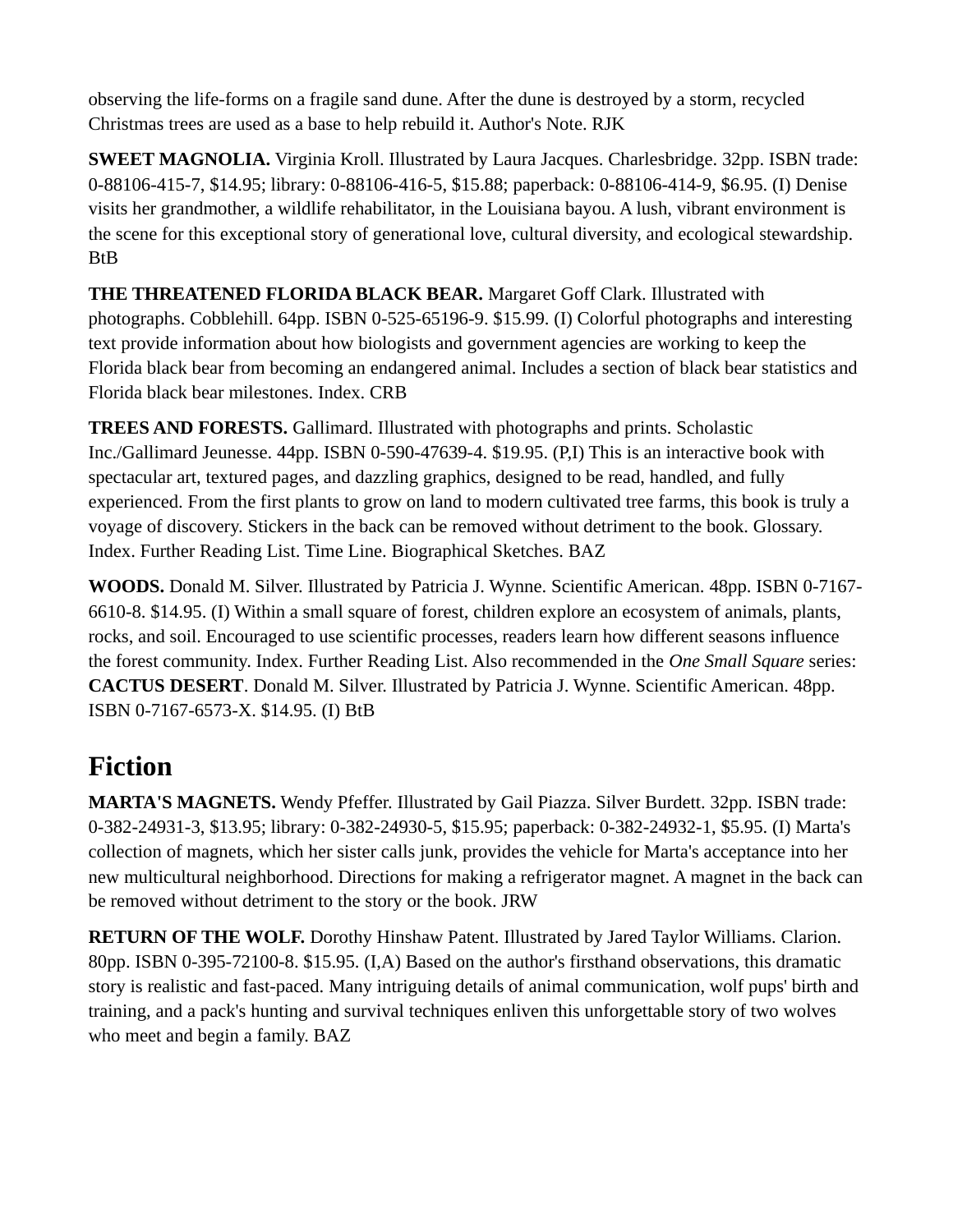# <span id="page-4-0"></span>**Life Science**

**AFRICAN ANIMALS ABC.** Philippa-Alys Browne. Illustrated by the author. Sierra Club. 32pp. ISBN 0-87156-372-X. \$15.95. (P) This alphabet book uses simple, rhyming text and bold illustrations to acquaint readers with 26 little-known and well-known animals of the African continent. Notes. DAD

**ALL ABOUT OWLS.** Jim Arnosky. Illustrated by the author. Scholastic Hardcover. 28pp. ISBN 0- 590-46790-5. \$14.95. (P) For young readers and nature observers, the author-artist uses vivid illustrations to present an interesting glimpse of where owls live, what they eat, how they care for their young, and how they see so well at night. GMM

**APES.** Eric S. Grace. Illustrated with photographs. Sierra Club. 64pp. ISBN 0-87156-365-7. \$15.95. Paper ed., Sierra Club (F). (I) This book explores the evolution of apes and examines their similarities to humans. Readers will discover differences among the primates' parenting, communication, social bonding, dexterity, and eating habits. Index. NPS

**BIGGEST, STRONGEST, FASTEST.** Steve Jenkins. Illustrated by the author. Ticknor/Houghton Mifflin. 32pp. ISBN 0-395-69701-8. \$14.95. (P) Using cut-paper collage, the author presents animals holding the record in such areas as size, speed, strength, and height. A chart organizes additional information regarding the animals' habitat, diet, and size. NPS

**BONES.** Anna Sandeman. Illustrated by Ian Thompson. Millbrook. 28pp. ISBN library: 1-56294-621- 8. \$13.90. (P) Colorful photographs and diagrams make this an excellent resource for young children to learn about the human skeleton, joints, and muscles. Index. DAD

**THE BOOK OF NORTH AMERICAN OWLS.** Helen Roney Sattler. Illustrated by Jean Day Zallinger. Clarion. 64pp. ISBN 0-395-60524-5. \$15.95. (I,A) Owls are mysterious, nocturnal animals that intrigue young readers. This clear and accurate book includes owl classification and history, hunting and habitat, courtship and nesting, and the complex relationship between owls and humans. The comprehensive glossary includes all of the 21 North American species. Bibliography. Index. GMM

**BUTTERFLY.** Stephen Savage. Illustrated by Andre Boos. Thomson. 32pp. ISBN library: 1-56847- 325-7. \$13.95. (P) Colorful, careful drawings of the butterfly's life cycle feature hibernation, mating, eggs, and chrysalis. The drawings culminate in a succinct summary of metamorphosis. A brief comparison of butterflies and moths is included. Glossary. Index. PSB

**BUTTERFLY STORY.** Anca Hariton. Illustrated by the author. Dutton. 32pp. ISBN 0-525-45212-5. \$14.99. (P) The red admiral's life cycle is so descriptively portrayed, readers can almost hear the "crunch" of the caterpillar eating leaves. Delicate illustrations show the organisms in the habitat as the butterfly's metamorphosis occurs. Includes detailed teacher information on butterflies and moths. PSB

**THE CONCISE ENCYCLOPEDIA OF THE HUMAN BODY.** David Burnie. Illustrated with photographs and prints. DK Publishing. 160pp. ISBN 0-7894-0204-1. \$19.95. (I,A) Four hundred fullcolor illustrations and more than 2,000 key words provide a rich source of information and an invaluable "first stop" reference guide to answer readers' questions about the world of the human body. Includes tables on infectious and noninfectious diseases and a biographical index of over 100 scientific pioneers. Index. BAZ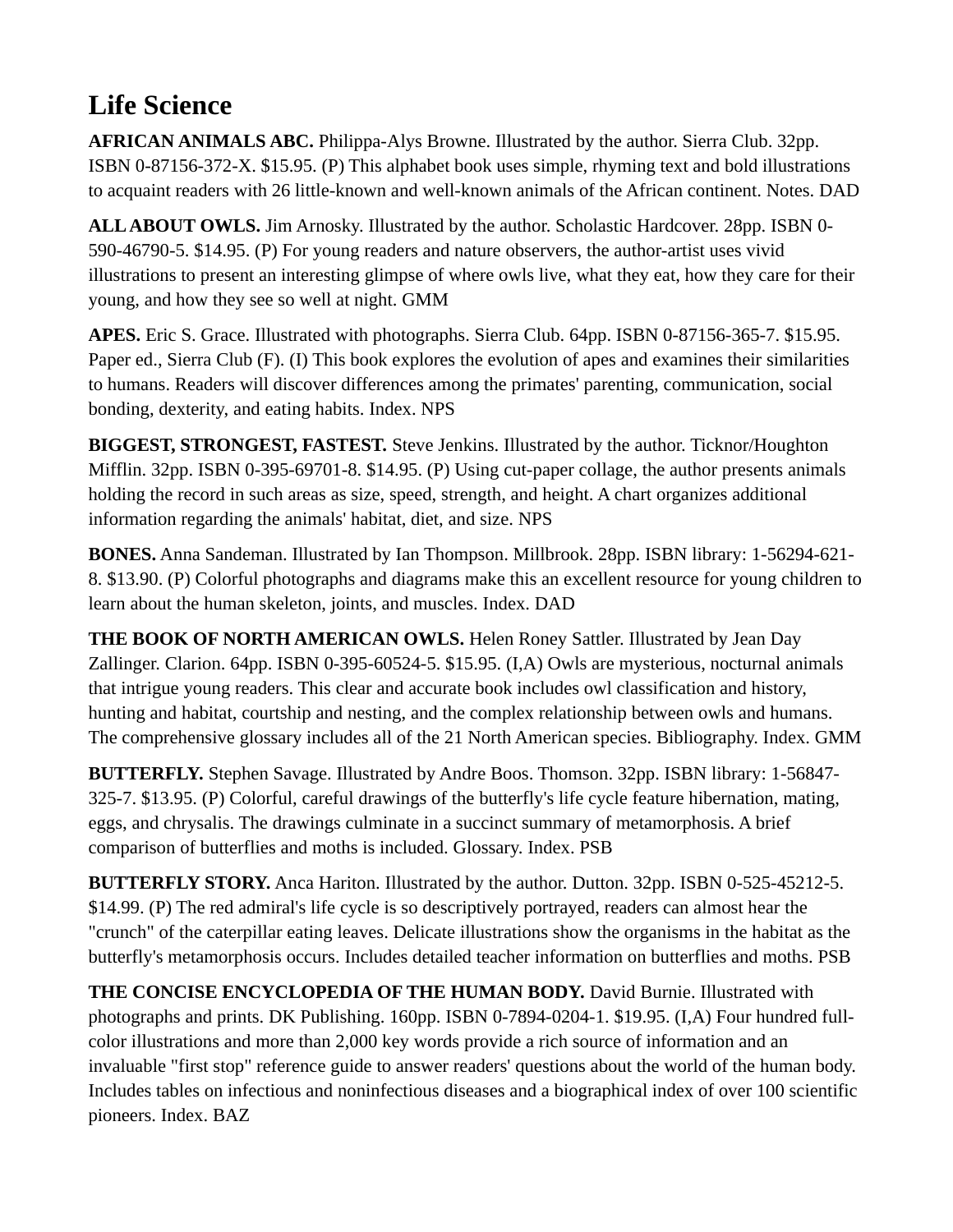**COYOTES.** Cherie Winner. Illustrated with photographs. Carolrhoda. 48pp. ISBN library: 0-87614- 938-7, \$14.96; paperback: 0-87614-957-3, First Avenue Editions, \$7.95. (I) This book describes the coyote from pack life to courtship and mating behavior. Beautiful photographs, accompanied by clear, concise text, provide readers with accurate information about an often misunderstood animal. Glossary. Index. Also recommended in the *Nature Watch* series: **SHARKS**. Ruth Berman. Illustrated with photographs by Jeffrey L. Rotman. Carolrhoda. 48pp. ISBN library: 0-87614-870-4, \$14.96; paperback: 0-87614-897-6, First Avenue Editions, \$7.95. (I) CRB

**DO YOU KNOW THE DIFFERENCE?** Andrea and Michael Bischhoff-Miersch. Illustrated by Christine Faltermayr. North-South. 28pp. ISBN trade: 1-55858-371-8; \$14.95; library: 1-55858-372-6, \$14.88. (P,I) The similarities of and differences between a variety of common animals are presented through a clear text accompanied by lifelike illustrations. The book compares, for example, grey seals with sea lions. CRB

**\*EAGLES OF AMERICA.** Dorothy Hinshaw Patent. Illustrated with photographs by William Mu? Holiday. 40pp. ISBN 0-8234-1198-2. \$15.95. (I) Eagles have long been an important symbol for the United States and for many Native American tribes. Wonderful photographs and concise text help readers learn more about the similarities of and differences between the bald and golden eagles of North America. Index. GMM

**ELEPHANTS SWIM.** Linda Capus Riley. Illustrated by Steve Jenkins. Houghton Mifflin. 40pp. ISBN 0-395-73654-4. \$14.95. (P) Large print and vivid, full-color collages will delight young readers as they learn how 16 swimming animals behave in the water. Notes. DAD

**EYES.** Stephen Savage. Illustrated with photographs. Thomson. 32pp. ISBN library: 1-56847-349-4. \$14.95. (I) Animals' eyes must be suited for certain ways of life. This remarkable book explores the different ways that eyes can help animals move, gather food, and avoid dangerous predators. The huge, closeup photographs add to the enjoyable text. Glossary. Index. Further Reading List. GMM

**HAVE YOU SEEN TREES?** Joanne Oppenheim. Illustrated by Jean and Mou-Sien Tseng. Scholastic Hardcover. 40pp. ISBN 0-590-46691-7. \$14.95. (P) Delightful poetry and watercolor illustrations encourage readers to use their senses while exploring trees, leaves, fruits, and seasons. Includes a tree identification key. BtB

**INSECTS.** Joni Phelps Hunt. Illustrated with photographs. Silver Burdett. 46pp. ISBN library: 0-382- 24878-3, \$14.95; paperback: 0-382-24879-1, \$7.95. (I,A) Close-up photographs and detailed text unlock the mysteries of the behaviors, body parts, and life cycles of many kinds of insects. Ants, grasshoppers, and termites are just a few of the insects discussed. Includes list of insect exhibits. Glossary. Index. Further Reading List. GMM

**\*THE LIFE AND TIMES OF THE HONEYBEE.** Charles Micucci. Illustrated by the author. Ticknor/Houghton Mifflin. 32pp. ISBN 0-395-65968-X. \$13.95. (P) Everything you ever wanted to know about bees presented in a lively, simple text that labels easy-to-understand color illustrations. Employs graphs, cross sections, calendars, size comparisons, and the history of bees and honey in the world. Both interesting and amusing, this book will appeal to many ages. JRW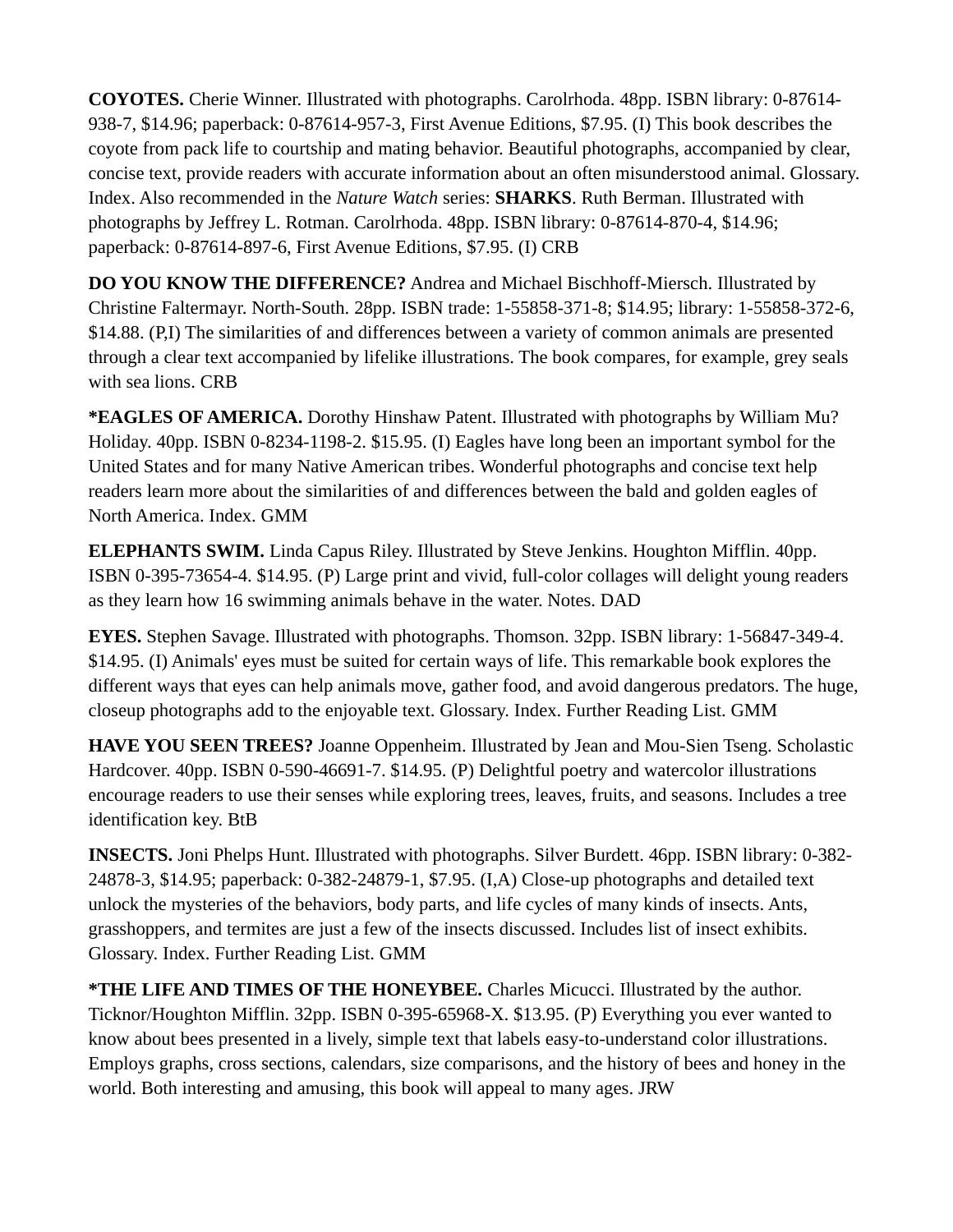**LUCKY MOUSE.** Elizabeth Ring. Illustrated with photographs by Dwight Kuhn. Millbrook. 32pp. ISBN library: 1-56294-344-8. \$15.40. (P) The life cycle of an orphaned deer mouse unfolds as a group of children place it with a white-footed mouse family. Relevant facts on mice are included in a question-and-answer section. NPS

**METAMORPHOSIS: ANIMALS THAT CHANGE.** Luise Woelflein. Illustrated by Ruth Lindsay. Lodestar. 12pp. ISBN 0-525-67496-9. \$15.99. (I) This pop-up/lift-the-flap book presents the metamorphosis of various insects, amphibians, and marine invertebrates. The pop-ups require extra care in handling. CRB

**NATURE IN YOUR BACKYARD: SIMPLE ACTIVITIES FOR CHILDREN.** Susan S. Lang, *et al.* Illustrated by Sharon Lane Holm. Millbrook. 48pp. ISBN library: 1-56294-451-7, \$16.90; paperback: 1-56294-893-8, \$6.95. (I) A variety of easy-to-follow science activities that can be conducted in your backyard. Index. Further Reading List. CRB

**NIGHTS OF THE PUFFLINGS.** Bruce McMillan. Illustrated with photographs by the author. Houghton Mifflin. 32pp. ISBN 0-395-70810-9. \$14.95. (P) For two weeks every year, the children of Heimaey Island, Iceland, stay out late rescuing hundreds of stranded pufflings. Many of the birds are confused by the village lights and need help flying toward the sea. Describes a unique culture and environment. Bibliography. Notes. GMM

**PUFFINS CLIMB, PENGUINS RHYME.** Bruce McMillan. Illustrated with photographs by the author. Gulliver. 36pp. ISBN 0-15-200362-2. \$14. (P) Travel to both of Earth's polar regions to experience the behavior and lives of two amazing and unique birds. Two-word, rhyming sentences and large, vivid photographs will captivate young readers. Notes. Author's Note. DAD

**RHINO.** Caroline Arnold. Illustrated with photographs by Richard Hewett. Morrow. 48pp. ISBN trade: 0-688-12694-4, \$16; library: 0-688-12695-2, \$15.93. (I) Clear photographs of baby Shimba and her mother, residents of the Edinburgh Zoo in Scotland, complement the informative text. Covers the life cycle, daily habits, problems, and efforts to save the five species of rhinoceroses in captivity and the wild. Index. Also recommended in the *Baby Zoo Animals* series: **LION.** Caroline Arnold. Illustrated with photographs by Richard Hewett. Morrow. 48pp. ISBN trade: 0-688-12692-8, \$16; library: 0-688- 12693-6, \$15.93. (I) JRW

**SEA TURTLES.** Gail Gibbons. Illustrated by the author. Holiday. 32pp. ISBN 0-8234-1191-5. \$15.95. (P) One of the oldest surviving creatures, the sea turtle is examined in this colorfully illustrated book. Readers learn about the size, habitat, and diet of the eight kinds of sea turtles and efforts environmentalists are making to protect them. Notes. NPS

**SHARKS.** Seymour Simon. Illustrated with various photographs. HarperCollins. 32pp. ISBN trade: 0- 06-023029-0, \$15.95; library: 0-06-023032-0, \$15.89; paperback: 0-06-446187-4, Harper Trophy, \$5.95. (P,I) An award-winning author explores the fascinating undersea life of sharks, examining the truths and myths about these amazing creatures. Astounding close-up photographs enhance the informative and exciting text. DAD

**\*SKY TREE: SEEING SCIENCE THROUGH ART.** Thomas Locker with Candace Christiansen. Illustrated by Thomas Locker. HarperCollins. 40pp. ISBN trade: 0-06-024883-1, \$15.95; library: 0-06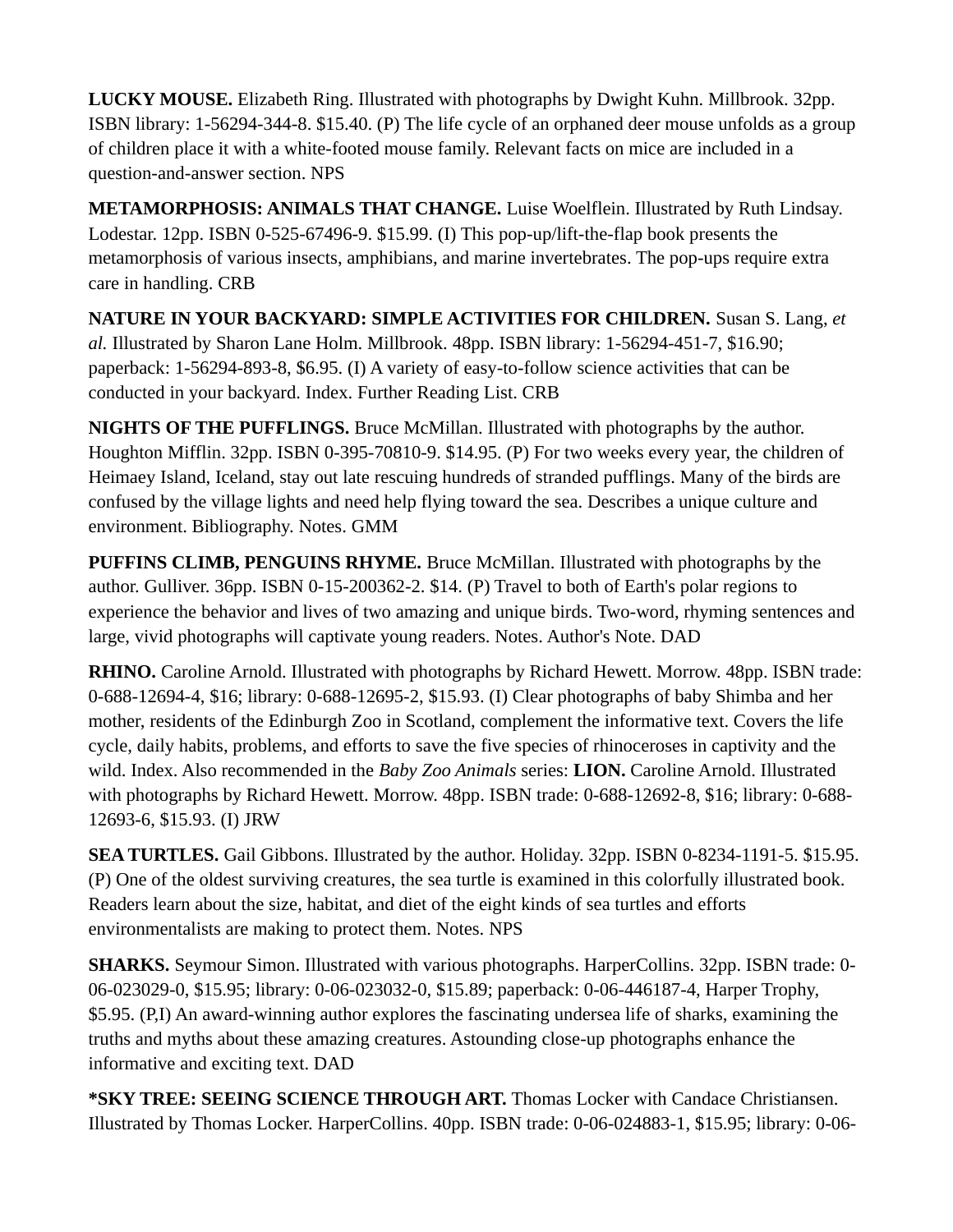024884-X, \$15.89. (P) This treasure combines the seasonal changes of a tree perched atop a hill near a riverbank with lyrical text and delicately muted color drawings. A must volume for integrating science and the arts. PSB

**TREES.** Jonathan Pine. Illustrated by Ken Joudrey. HarperCollins. 48pp. ISBN trade: 0-06-021468-6, \$15; library: 0-06-021469-4, \$14.89. (I) This guide introduces readers to seven North American trees, discussing their history and characteristics. The author's love for trees is evident throughout as he extends an invitation to explore and study them. Author's Note. NPS

**THE VISUAL DICTIONARY OF THE SKELETON.** Richard Walker. Illustrated with photographs and prints. DK Publishing. 64pp. ISBN 0-7894-0135-5. \$16.95. (I,A) This comprehensive and exquisitely illustrated treasure trove of anatomical terms provides clear and instant access to the skeletons of humans, trees, amphibians, sea mammals, and others. Index. BAZ

**WHAT IS A REPTILE?** Robert Snedden. Illustrated with photographs. Sierra Club. 32pp. ISBN 0- 87156-493-9. \$14.95. (I) What do turtles, snakes, crocodiles, and tuataras have in common? Color photographs on double-page spreads compare these reptiles, describing their physical characteristics, movement, senses, defenses, and eating habits. Vocabulary words are in bold print and summarized in a glossary section. Index. JRW

**WHO EATS WHAT?: FOOD CHAINS AND FOOD WEBS.** Patricia Lauber. Illustrated by Holly Keller. HarperCollins. 32pp. ISBN trade: 0-06-022981-0, \$15; library: 0-06-022982-9, \$14.89; paperback: 0-06-445130-5, Harper Trophy, \$4.95. (P). Using simple diagrams and illustrations, this book explains the concept of food chains and how plants, animals, and humans are ecologically linked. Also recommended in the *Let's-Read-and-Find-Out Science* series: **HOW MOUNTAINS ARE MADE.** Kathleen Weidner Zoehfeld. Illustrated by James Graham Hale. HarperCollins. 32pp. ISBN trade: 0-06-024509-3, \$14.95; library: 0-06-024510-7, \$14.89; paperback: 0-06-445128-3, Harper Trophy, \$4.95. (P) BtB

**WHO LIVES HERE?** Maggie Silver. Illustrated by the author. Sierra Club. 20pp. ISBN 0-87156-371- 1. \$10.95. (P) Describing the habitat of eight animals and using clues about family patterns and nest building, this lift-the-flap book invites readers to discover wildlife. NPS

# <span id="page-7-0"></span>**Medicine and Medical Research**

**GENETIC ENGINEERING.** Jenny Bryan. Illustrated with various photographs. Thomson. 64pp. ISBN library: 1-56847-268-4. \$15.95. (I,A) A comprehensive examination of the history, achievements, politics, and prospects of genetic research. Readers will find this an extremely interesting area that blends science and ethics and affects the life of every individual. Includes milestones of genetic engineering. Glossary. Index. Further Reading List. BtB

**LIVING WITH ASTHMA.** Margaret O. Hyde and Elizabeth H. Forsyth. Illustrated with photographs and prints. Walker. 96pp. ISBN trade: 0-8027-8286-8, \$14.95; library: 0-8027-8287-6, \$15.85. (I,A) Questions are answered and myths dispelled as children learn what asthma is and what life is like for the six million people in the United States living with this disease. Readers will gain insight and empathy. Glossary. Index. Further Reading List. Address List. DAD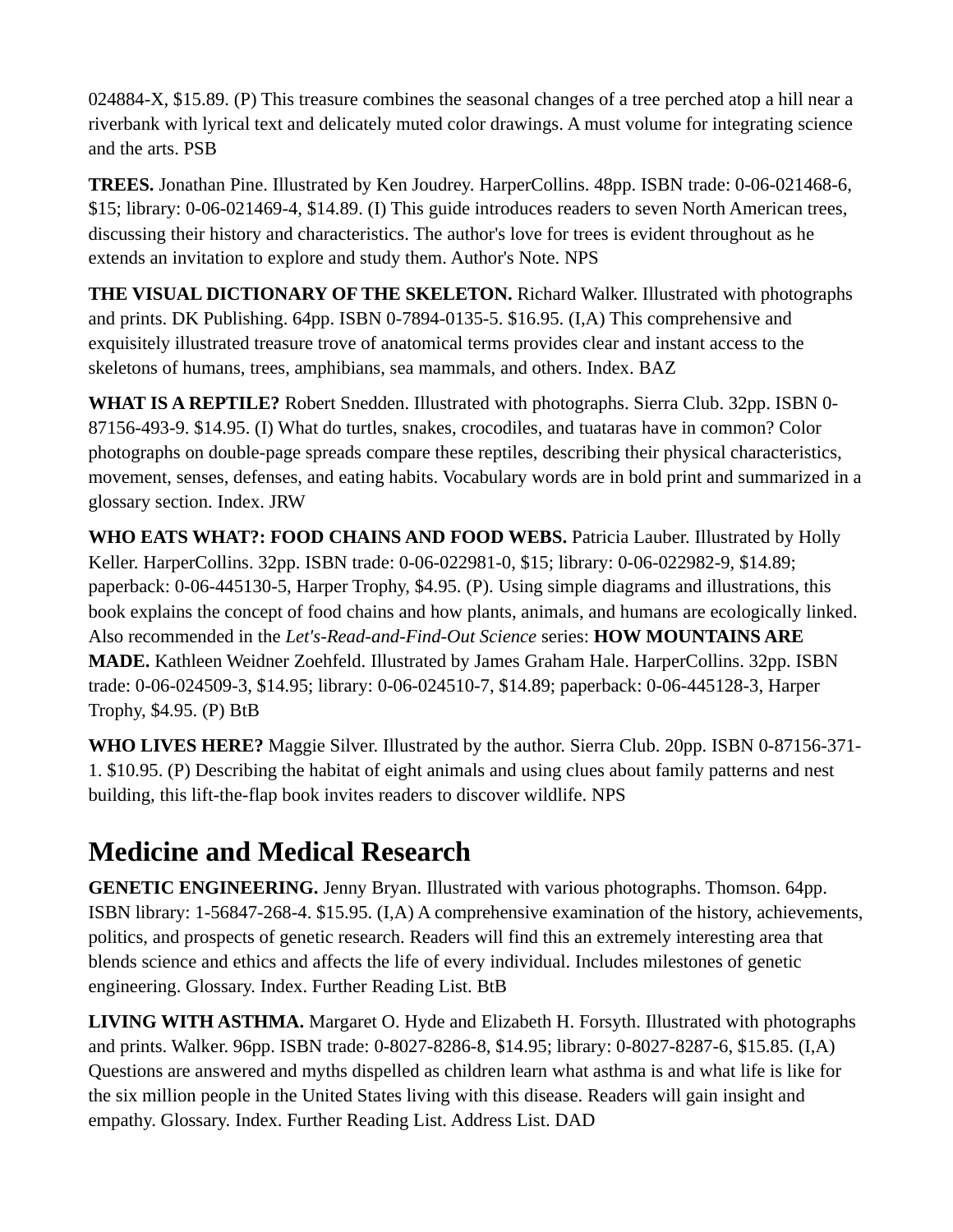**MEDICINE.** Steve Parker. Illustrated with photographs and prints. DK Publishing. 64pp. ISBN 1- 56458-882-3. \$15.95. (I,A) This lavishly illustrated resource book presents the discoveries, tools, and practice of medicine and health through history and around the world. Begins by defining medicine and ends with a projection into the future. Some graphic illustrations and descriptions may not be suitable for all readers but will interest many. Index. JRW

**THE VOICES OF AIDS.** Michael Thomas Ford. Morrow. 240pp. ISBN 0-688-05322-X, \$15; paperback: 0-688-05323-8, Beech Tree, \$4.95. (A) Twelve sections of facts concerning AIDS are interspersed with personal stories about how this disease changed several young people's lives. The book speaks frankly about sensitive issues related to HIV/AIDS and, therefore, would be most appropriate for middle school and older students. Author's Note. Index. Address List. CRB

## <span id="page-8-2"></span>**Paleontology**

**HOW DO WE KNOW DINOSAURS EXISTED?** Mike Benton. Illustrated by John Butler and Alan Male. Raintree. 42pp. ISBN library: 0-8114-3878-3. \$15.98. (P,I) Detailed illustrations and graphs enhance the fact-filled text in a question-and-answer format. Numerous theories and unanswered questions are interspersed with a few activities. For the dinosaur buff and a good resource book for elementary students. Metric and English measure are used. Glossary. Index. JRW

**\*THE SEARCH FOR THE ORIGIN OF BIRDS.** Lawrence M. Witmer. Illustrated by Kit Mather. Watts. 64pp. ISBN library: 0-531-11232-2. \$21.90. Paper ed., Watts (F). (I,A) This book demonstrates how the methods of a scientist can be similar to those of a detective. Readers are provided with the data scientists have used to construct their current explanation for the origin of birds. Glossary. Index. Further Reading List. CRB

# <span id="page-8-1"></span>**Physical Science**

**IT'S ALL IN YOUR BRAIN.** Sylvia Funston and Jay Ingram. Illustrated by Gary Clement. Grosset. 64pp. ISBN library: 0-448-40940-2, \$13.99; paperback: 0-448-40939-9, \$9.95. (I) Senses, emotions, memory, and thinking are the major categories featured in this interactive tour through the brain. The activities in each category are an excellent introduction to concepts not often discussed in the classroom. Author's Note. Index. RJK

**WHAT'S SMALLER THAN A PYGMY SHREW?** Robert E. Wells. Illustrated by the author. Whitman. 32pp. ISBN library: 0-8075-8837-7, \$13.95; paperback: 0-8075-8838-5, \$6.95. (P). Using humorous illustrations, this volume facilitates readers' understanding of the relative term "small." Beginning with the eight-centimeter pygmy shrew, the author depicts a diminishing progression from ladybug to protozoa, bacteria, and finally to the atom and its constituent parts. Glossary. PSB

# <span id="page-8-0"></span>**Technology and Engineering**

**\*CATASTROPHE!: GREAT ENGINEERING FAILURE AND SUCCESS.** Fred Bortz. Illustrated by Gary Tong and various photographs. Scientific American. 80pp. ISBN 0-7167-6538-1, \$19.95; paperback: 0-7167-6539-X, \$13.95. (I) Examines engineering failures and demonstrates that engineers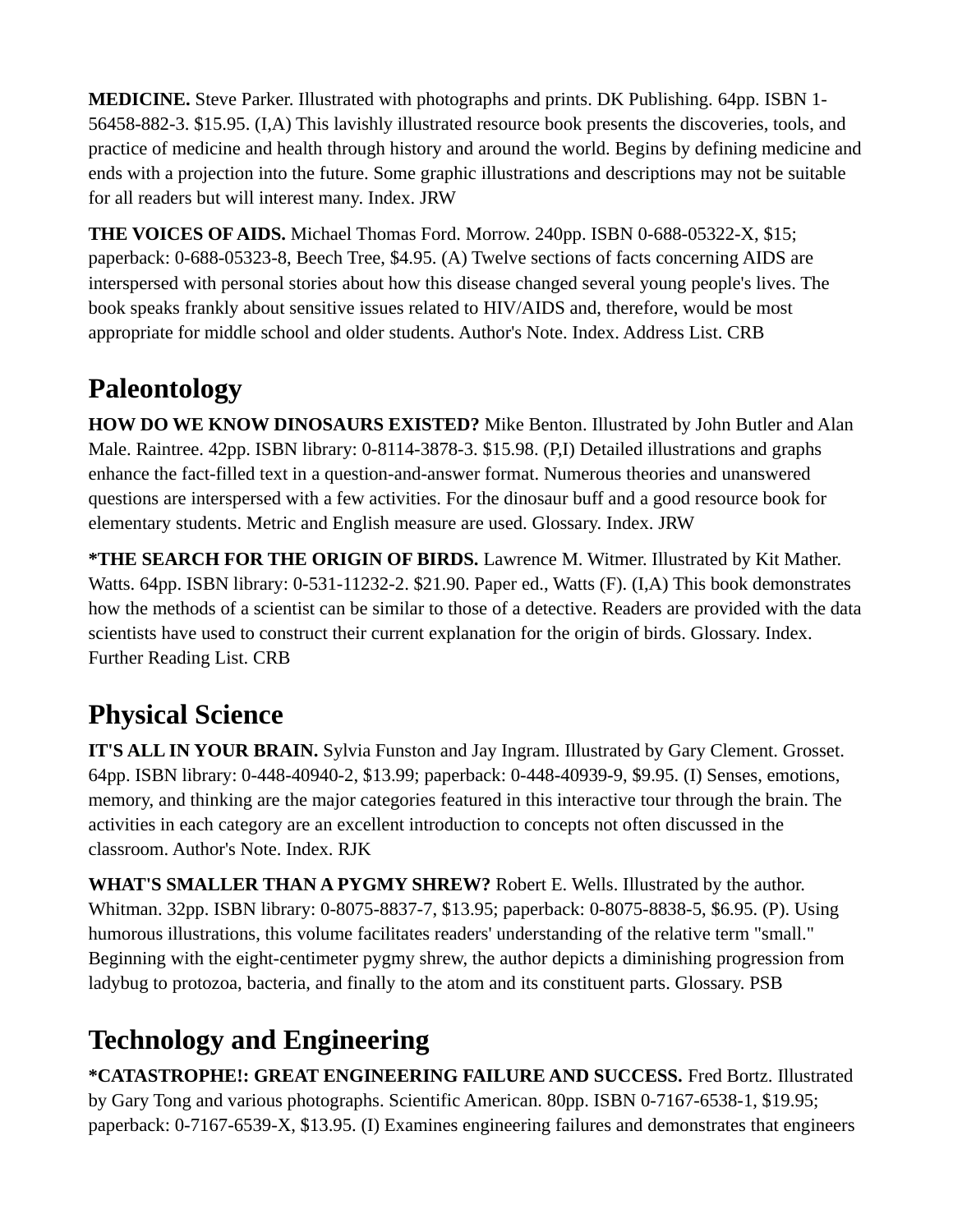try to look for and then to eliminate anything that can lead to failure in their designs. Pictures, diagrams, and text explain both failures and corrective measures. Index. Epilogue. Further Reading List. NPS

**FLUSH!: TREATING WASTEWATER.** Karen Mueller Coombs. Illustrated with photographs by Jerry Boucher. Carolrhoda. 56pp. ISBN library: 0-87614-879-8. \$16.13. (I) Ever wonder what happens to water you flush down the toilet? A step-by-step trip through the process of cleaning wastewater gives a behind-the-scenes look using excellent, full-color photographs. A unique book concerning our most valuable natural resource—water. Glossary. Index. BAZ

**\*NATURE GOT THERE FIRST: INVENTIONS INSPIRED BY NATURE.** Phil Gates. Illustrated with photographs and prints. Kingfisher. 80pp. ISBN 1-85697-587-8. \$17.95. (I,A) Inventions from eight categories of technology, including building materials and building designs, and the shape of tools, are presented and contrasted with nature's designs. Glossary. Index. RJK

## <span id="page-9-0"></span>**About the Books and the Selection Process**

The books that appear in this annotated bibliography were selected as outstanding children's science trade books published in 1995. They are intended primarily for kindergarten to eighth grade. They were selected by a book review panel appointed by the National Science Teachers Association (NSTA) and assembled in cooperation with the Children's Book Council (CBC). NSTA and CBC have cooperated on this bibliographic project since 1973.

The panel looks at both content and presentation. Selection is generally based on the following criteria: The book has substantial science content; information is clear, accurate, and up-to-date; theories and facts are clearly distinguished; facts are not oversimplified so that the information is misleading; generalizations are supported by facts, and significant facts are not omitted; and books are free of gender, ethnic, and socioeconomic bias. The panel also uses rigorous selection guidelines relating to the presentation of material, including the following: presentation is logical and sequence of ideas is clear; the content level is appropriate for the intended audience; text and illustrations are compatible; illustrations enhance the presentation and are accurate representations in size, color, and scale; trim size and format are appropriate to the subject and audience; and layout is well-organized and advances the text. In addition, the panel gives attention to the quality of binding, paper, reproduction, and to the appropriateness of typeface.

Each annotation is initialed by the person who wrote it. All panel members read the books, but annotations do not necessarily reflect the appraisal of the entire panel. Appropriate reading levels for titles are given in parentheses and are as follows:

**P** = Primary **I** = Intermediate **A** = Advanced

These levels are general guidelines only and are not meant to be prescriptive. International Standard Book Numbers (ISBNs) are included. Prices are accurate as of January 1996, but are subject to change. Information on paperback editions is given when known. The symbol "**F**" indicates that there are firm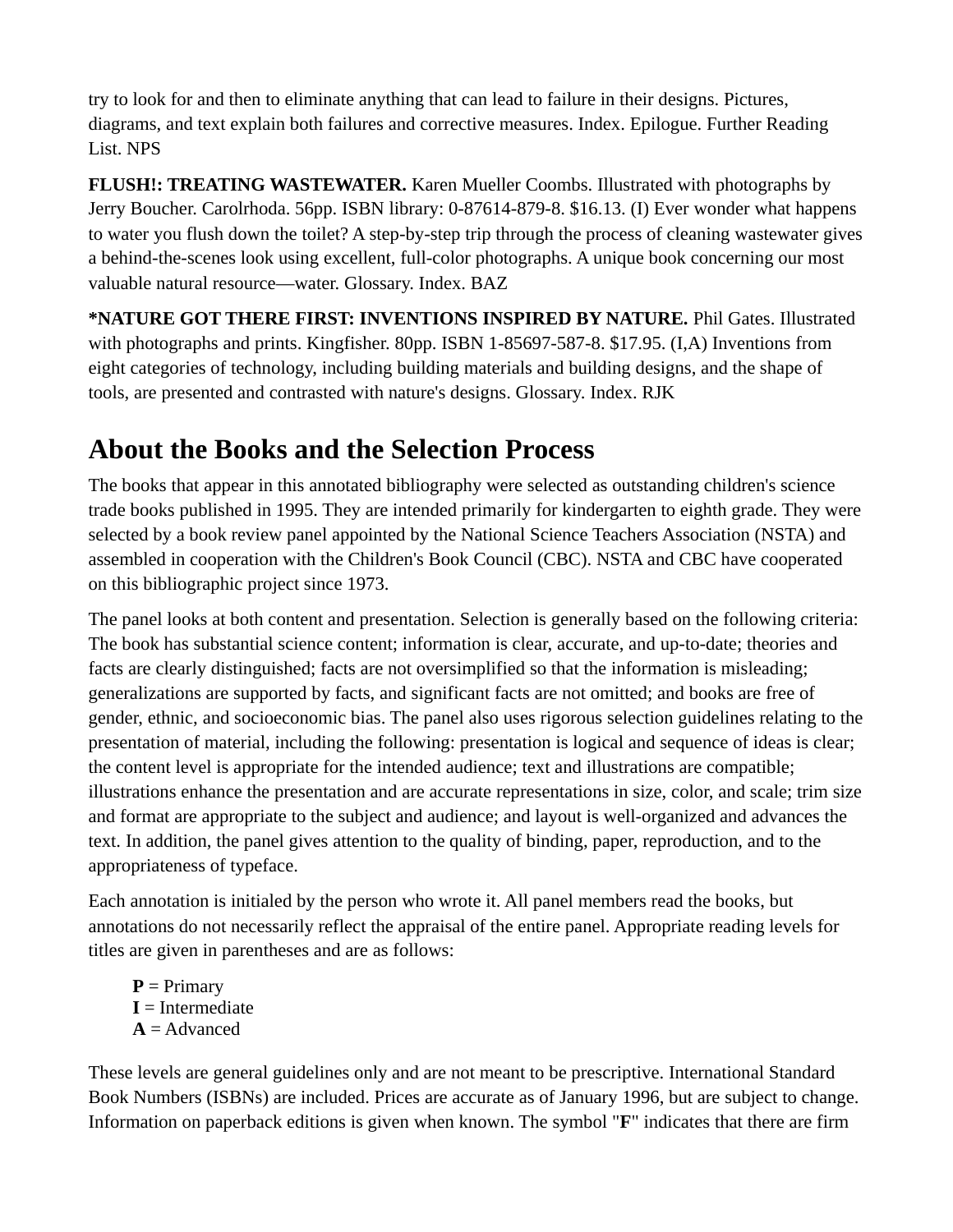plans for a paperback edition in the future. Some titles on this list are appropriate for more than one category, and they have been placed where their usefulness in science education appears greatest.

The titles marked with an asterisk (\*) are Selectors' Choices—books that individual panel members responded to with particular enthusiasm.

The Children's Book Council is a not-for-profit association encouraging the use and enjoyment of children's books and related literacy materials. Its members are publishers of trade books for children and producers of book-related materials for young people. CBC is the official sponsor of National Children's Book Week and cooperates on reading development projects with several national ssociations, including NSTA. To receive a brochure of CBC's reading encouragement materials and a sample of its newsletter, send a self-addressed 6x9 envelope with 78 cents postage to CBC, Attn.: Dept. S96CF, 568 Broadway, Ste. 404, New York, NY 10012. The National Science Teachers Association is an organization of science education professionals and has as its purpose the stimulation, improvement, and coordination of science teaching and learning. For further information on NSTA membership and services, telephone 800-830-3232. Visit NSTA's and CBC's websites at [www.nsta.org](https://old.nsta.org/) and [www.CBCbooks.org](http://www.cbcbooks.org/), respectively.

Current members of the book review panel are:

BARBARA TEN BRINK (Panel Chair) education specialist Texas Education Agency Austin (BtB)

CHARLES R. BARMAN professor of science education Indiana University School of Education Indianapolis (CRB)

PATRICIA S. BOWERS associate director Center for Mathematics and Science Education University of North Carolina at Chapel Hill (PSB)

DEBORAH A. DUVALL first-grade teacher Sumner Elementary School Greensboro, North Carolina (DAD)

ROBERT J. KEARNEY professor of physics University of Idaho Moscow (RJK)